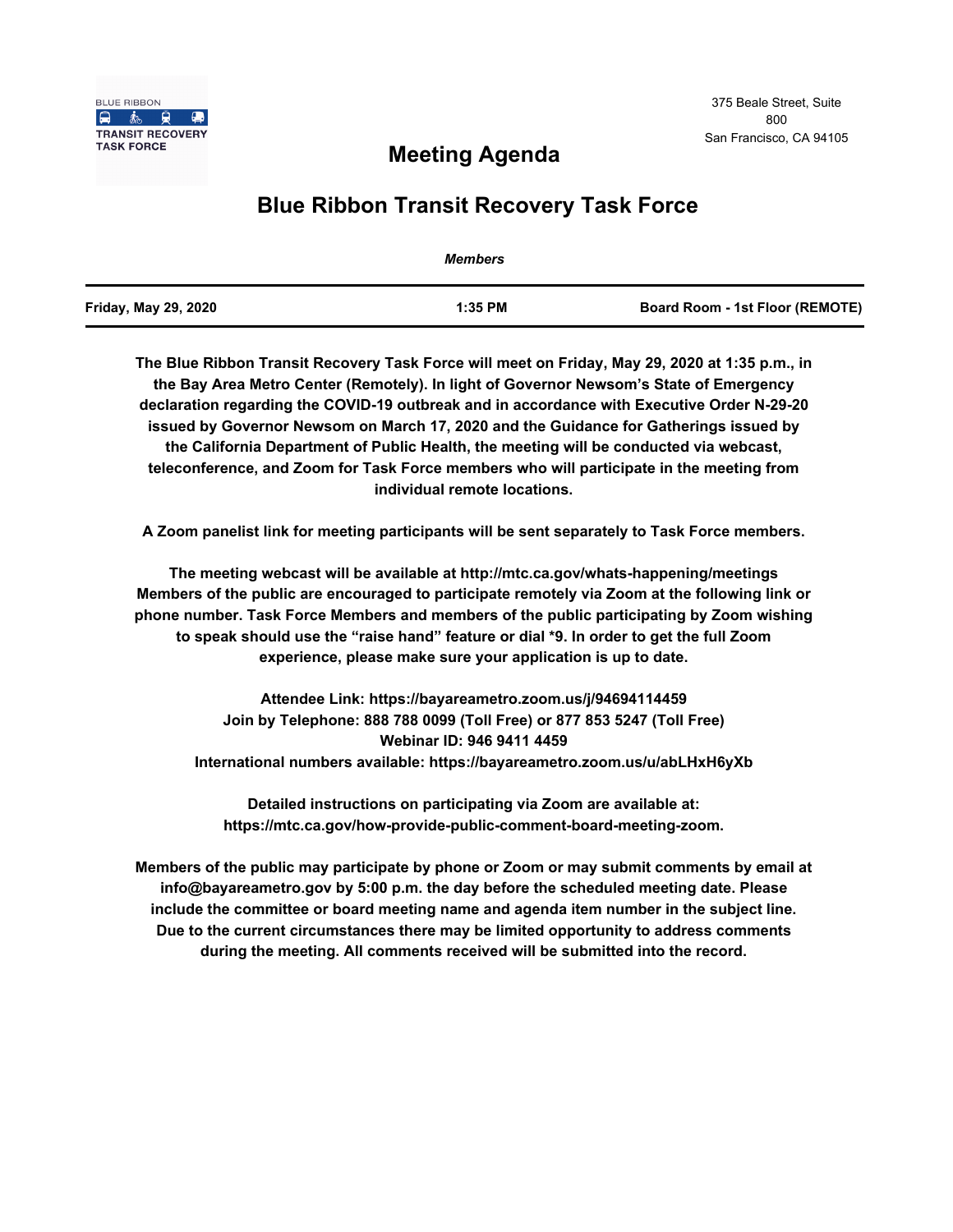## **1. Roll Call / Confirm Quorum**

| 2. | 20-0873                  | <b>Welcome and Framing Remarks</b><br>Understanding the Recovery Challenge (Jim Spering)<br>State Legislature Support of the Task Force (David Chiu)<br>MTC's Collaborative Commitment (Therese W. McMillan)<br>$\blacksquare$ |
|----|--------------------------|--------------------------------------------------------------------------------------------------------------------------------------------------------------------------------------------------------------------------------|
|    | <u>Presenter:</u>        | Commissioner Jim Spering, David Chiu, Therese W. McMillan                                                                                                                                                                      |
|    | Attachments:             | <b>Transit Recovery Task Force Welcome Letter</b>                                                                                                                                                                              |
|    |                          | <b>Welcome Letter Attachment</b>                                                                                                                                                                                               |
| 3. | 20-0874                  | <b>Task Force Framework</b><br>Task Force process, phases, and timeline<br>Task Force Interviews- Key points<br>$\blacksquare$<br>Acknowledge other Agenda Packet Attachments<br>٠                                             |
|    | Presenter:               | <b>Steve Kinsey</b>                                                                                                                                                                                                            |
|    | Attachments:             | <b>Task Force Frame Work</b>                                                                                                                                                                                                   |
|    |                          | <b>Presentation</b>                                                                                                                                                                                                            |
|    |                          | Handouts Correspondence Transit Agencies                                                                                                                                                                                       |
| 4. | 20-0875                  | <b>Member Perspectives</b><br>Initial reflections on what has been presented                                                                                                                                                   |
|    | <u> Presenter:</u>       | <b>Commissioner Jim Spering</b>                                                                                                                                                                                                |
|    | <b>5. Public Comment</b> |                                                                                                                                                                                                                                |
|    | 20-0902                  | <b>Correspondence Received</b>                                                                                                                                                                                                 |
|    | Attachments:             | <b>CORRESPONDENCE RECEIVED Blue Ribbon Transit Recovery Task Force #</b>                                                                                                                                                       |
| 6. | 20-0876                  | <b>Summary and Next Steps</b><br>Summarize today's meeting outcome<br><b>Describe Next Steps</b>                                                                                                                               |
|    | <b>Presenter:</b>        | <b>Steve Kinsey</b>                                                                                                                                                                                                            |

**7. Closing Remarks (Commissioner Jim Spering)**

## **8. Adjournment / Next Meeting**

**The next meeting of the Blue Ribbon Transit Recovery Task Force will be held Monday, June 15, 2020 at 1:05 p.m. remotely and by webcast as appropriate.**